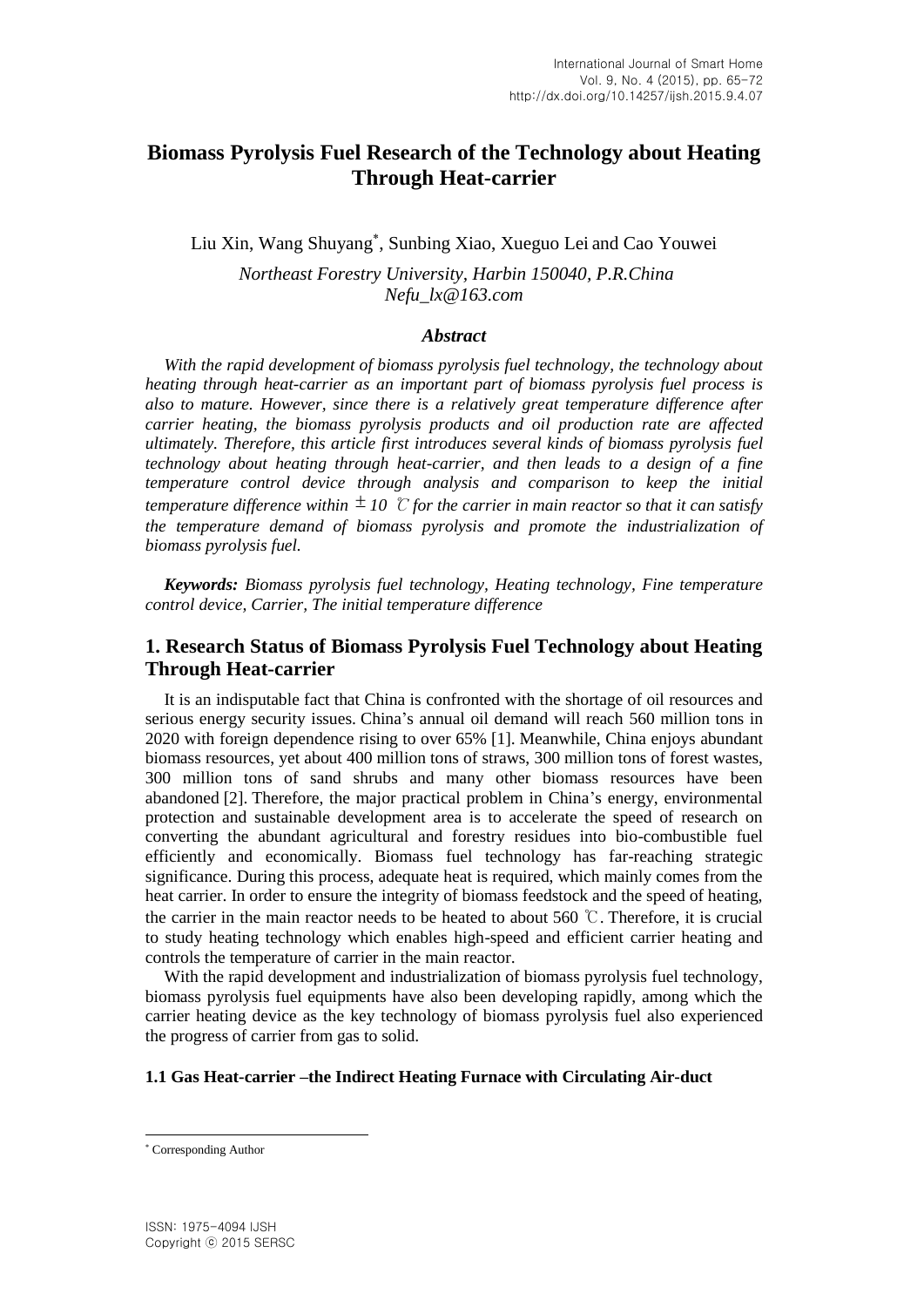Figure 1 shows the heating program that the heating device regards air as the carrier to transfer heat. When the operation starts, the heating furnace (5) begins to heat. When the furnace temperature reaches the predetermined temperature, open the fan (6) to start hotair circulation. During the process that hot air is circulating in the hot-air duct (2), just heat the inner wall of the main reactor to increase the internal temperature of the main reactor. As the rotating cone (3) is also heated to a certain temperature, the heat-carrier will be able to reach the required temperature after several cycles in the main reactor. By Figure 2, the heating furnace (5) uses straws and wood wastes as raw materials for combustion in the initial stage. When the pyrolysis reaction starts, use the noncondensable gas of pyrolysis steam for fuel feed. It will not only solve the sourcing problem of raw materials for heating, but also make full use of recyclable noncondensable gas in order to avoid air pollution.



**Figure 1. Schematic Diagram of a Heating Furnace with Circulating Air-duct**

1. Insulation 2. Hot-air duct 3. Rotating cone 4. Interlayer between hot-air duct 5. Heating furnace 6. Fan 7. Cooling Hinge

During the process, the indirect heating furnace with circulating air-duct reveals some shortcomings such as slow heating rate, long heating time and unstable temperature. Moreover, the fan life is shortened dramatically due to the high operating temperature which is generally above 800 ℃. Thus it is unfavorable for stable production in the long term.



**Figure 2. The Real Heating Furnace with Circulating Air-duct** 

# **1.2 Solid Heat-carrier –the Direct Heating Furnace**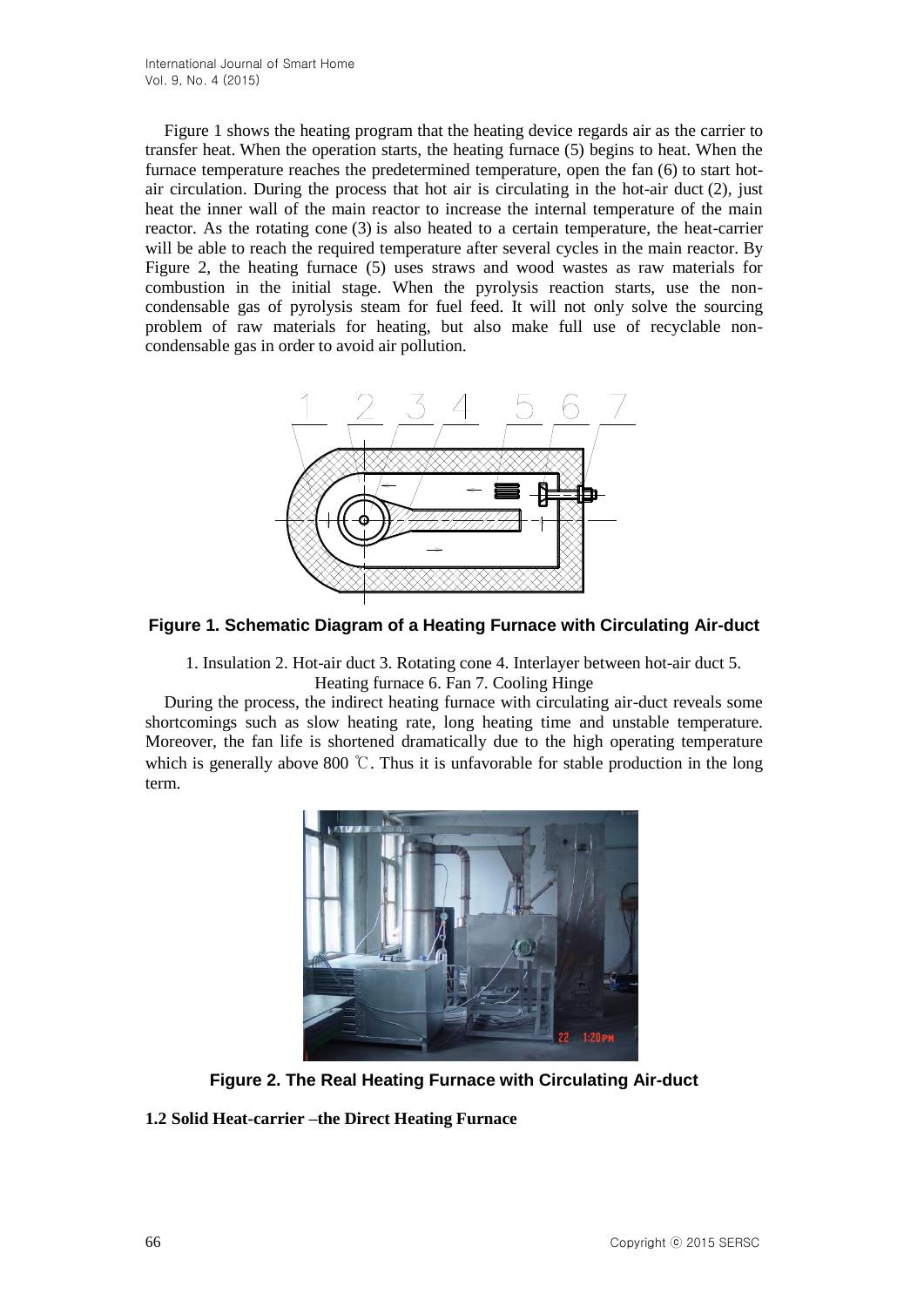This method is to heat the carrier directly by using the flame from the diesel atomizer burner. The structure is shown in Figure 3. The heat-carrier delivery system brings the carrier into the furnace through the inlet pipe (1), and then the distribution of the carrier becomes thin and uniform since the inverted funnel (4) (whose wall is provided with round holes in a certain size and number) and three tungsten wire meshes (5) have dispersed it. Meanwhile, it is heated directly by the flame of the burner (6) and then flowing out from the outlet pipe (8) through the poly flow cone (7) into the main reactor to pass on the heat to biomass particles. In addition, the tungsten wire meshes play the role of auxiliary heating.



**Figure 3. Chart of Direct Heating Furnace**

1. Inlet pipe 2. Smoke tube 3. Insulation 4. Inverted funnel 5. Tungsten wire mesh 6. Burner 7. Poly flow cone 8. Outlet pipe

The direct heating furnace (As shown in Figure 4) enjoys the advantages of fast heating rate and short time-consuming since the carrier is heated directly. As the scale of biomass pyrolysis fuel is enlarging, the needed quantity of heat-carrier also increases greatly. However, the three tungsten wire meshes are too compressed, resulting in a considerable amount of the heat-carrier staying on the surface of them and other carrier flowing too fast without adequate heating. Consequently, the recycling of carrier can not be guaranteed because temperature requirement can not be reached.



**Figure 4. The Real Direct Heating Furnace**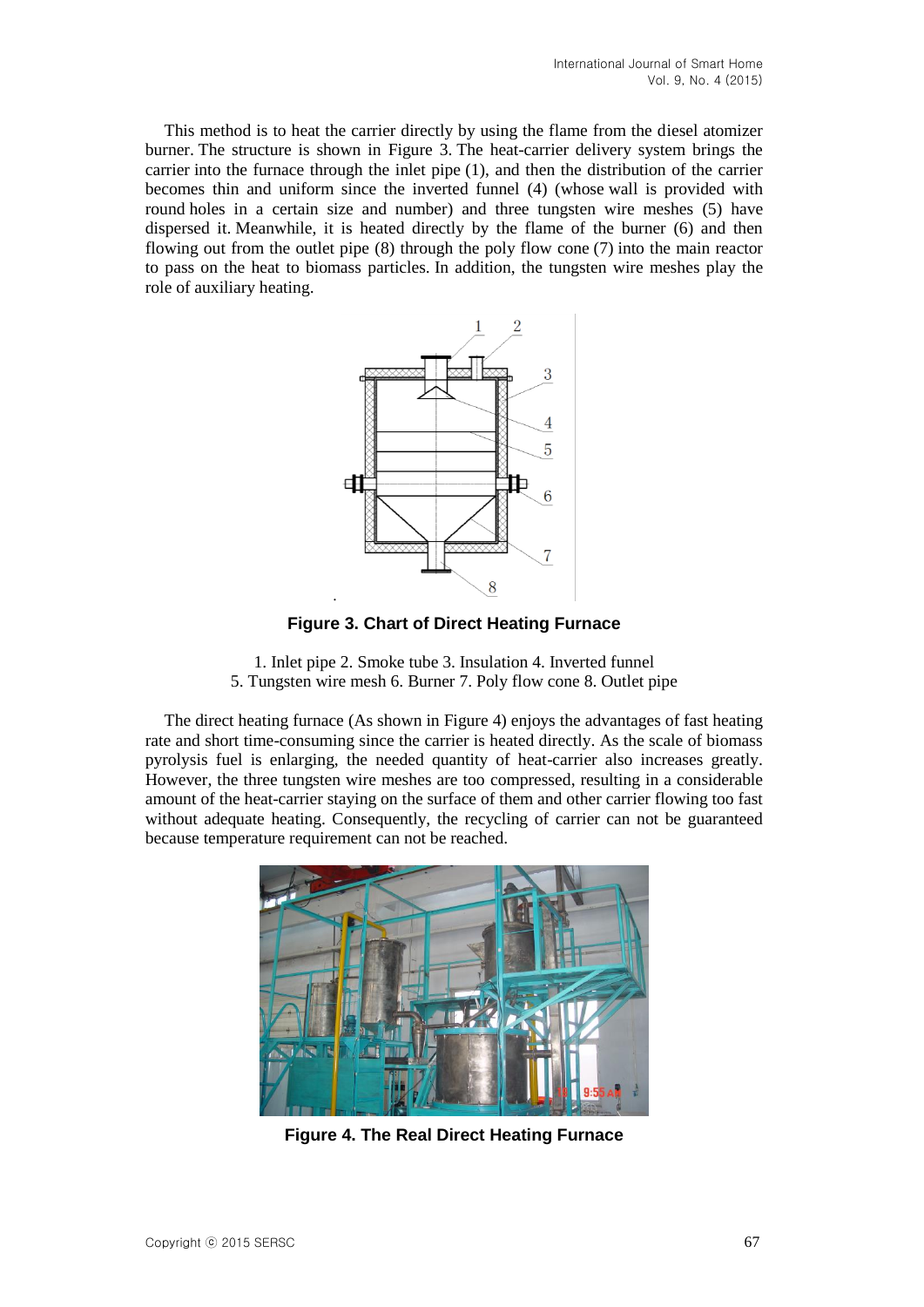### **1.3 Solid Heat-carrier – the Compound Heating Furnace**

The high-speed and efficient compound heating furnace is mainly composed of an upper furnace and a lower furnace, and its structure is shown in Figure 5. During the carrier-heating process, the hot smoke released by the burner first enters the lower furnace (4) and then moves to the heating pipe (2) of the upper furnace (1) through the connecting conduit (3) between the two furnaces. Carrier goes into the upper furnace through the heat-carrier inlet device (10) and then exchanges heat with the smoke by the heating pipe. Afterwards, carrier moves to the lower furnace (4) to convert heat with the smoke directly. The flow of carrier can be commanded by a flow control valve (8). A tilting baffle (7) is installed at the lower furnace so that the heat carrier can fully contact with the hot smoke.



**Figure 5. Chart of the Compound Heating Furnace**

1. Upper furnace 2. Heating pipe 3. Connecting conduit 4. Lower furnace 5. Burner 6. Heat-carrier outlet device 7. Tilting baffle 8. Flow control valve 9. Flue 10. Heat-carrier inlet device 11. Insulation

The high-speed compound heating furnace (Figure 6) not only improves the heating rate of carrier and the heat utilization, but also meets the need of large biomass pyrolysis fuel equipments for the volume of carrier.



**Figure 6. The Real High-speed Compound Heating Furnace**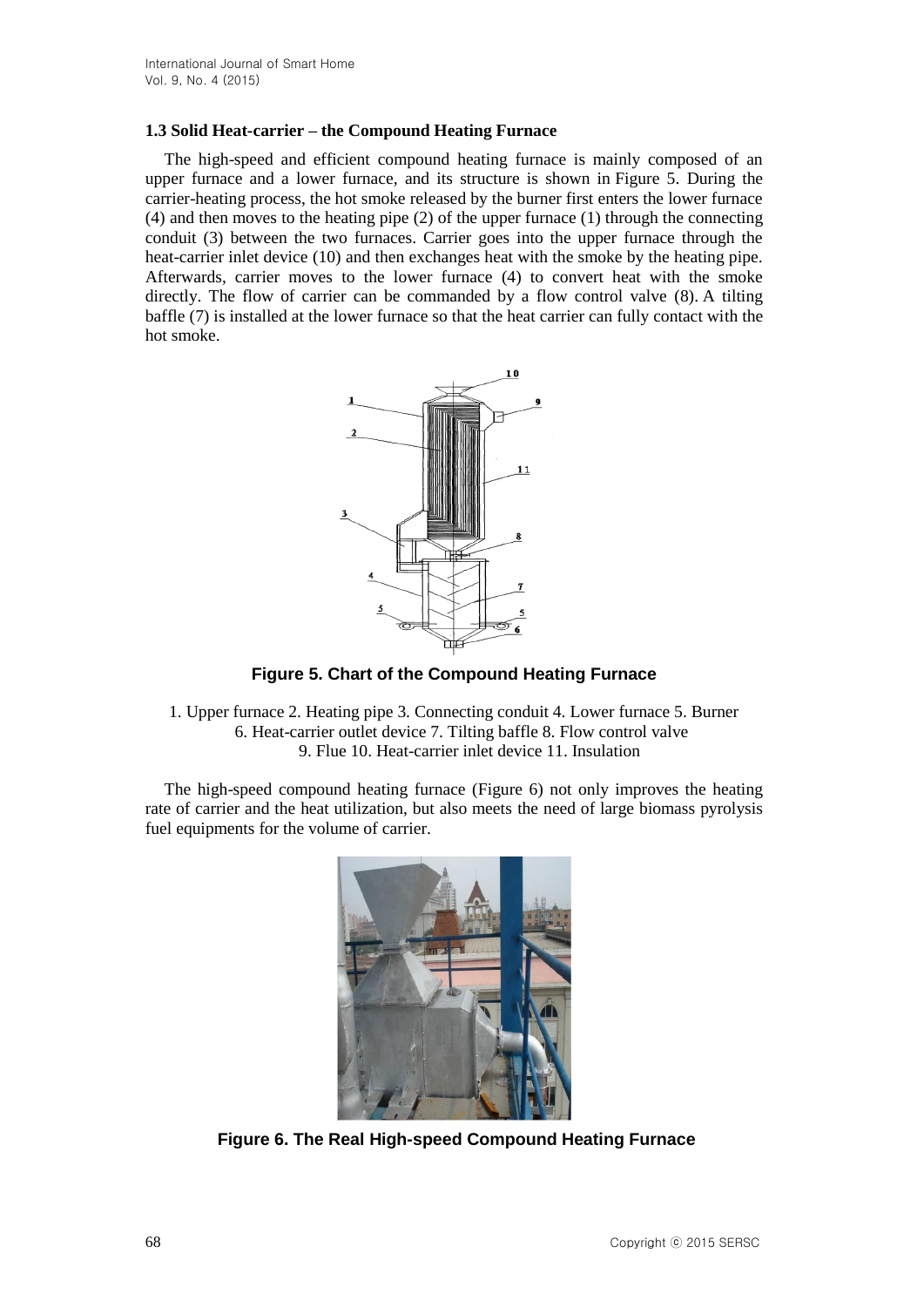With the further development of biomass pyrolysis fuel technology and the improvement of biofuel quality, the reacting temperature in the main reactor needs to be as accurate as possible, which requires precise control of the carrier temperature after heating. Therefore, it is necessary to design the fine temperature control device.

# **2. The Design of the Fine Temperature Control Device**

#### **2.1 The Basic Principles of Fine Temperature Control Device**

The fine temperature control device is installed between the carrier outlet of the furnace and carrier inlet of the main reactor. When the temperature of heat-carrier changes, feedback signals from the thermocouple bring in the condition machine through the analog input, calculated by the PID controller, via  $I / O$  output to control the highfrequency power swift so as to regulate the heating temperature of the carrier. (Figure 7)



**Figure 7. Fine Temperature Control Device** 

1. IPC 2. high-frequency generator 3. Solid State Relays 4. High-frequency power 5. Thermocouple 6. heating pipe 7. carrier outlet of the furnace 8. carrier inlet of the main reactor

The basic method of the high-frequency heating for carrier is as followings. First put the carrier into the electromagnetic induction coil, then electrify it by some certain alternating current to generate a magnetic field so that some closed induced currents will be produced within the carrier under the effect of electromagnetic induction in the alternating magnetic field. Meanwhile, the surface temperature of carrier will rise since energy from the high-density current on the surface layer of carrier is converted to heat. By Figure 8, the carrier flows into the fine temperature control device through the furnace, shunted by the sand-diversion cone, and eventually goes to the annular drift sand area which is formed by an inner tube and an outer tube. During the process, the fine temperature control device will regulate the temperature of the heat-carrier precisely in order to make the carrier into the main reactor within  $\pm 10^{\circ}$ C in comparison with the set temperature.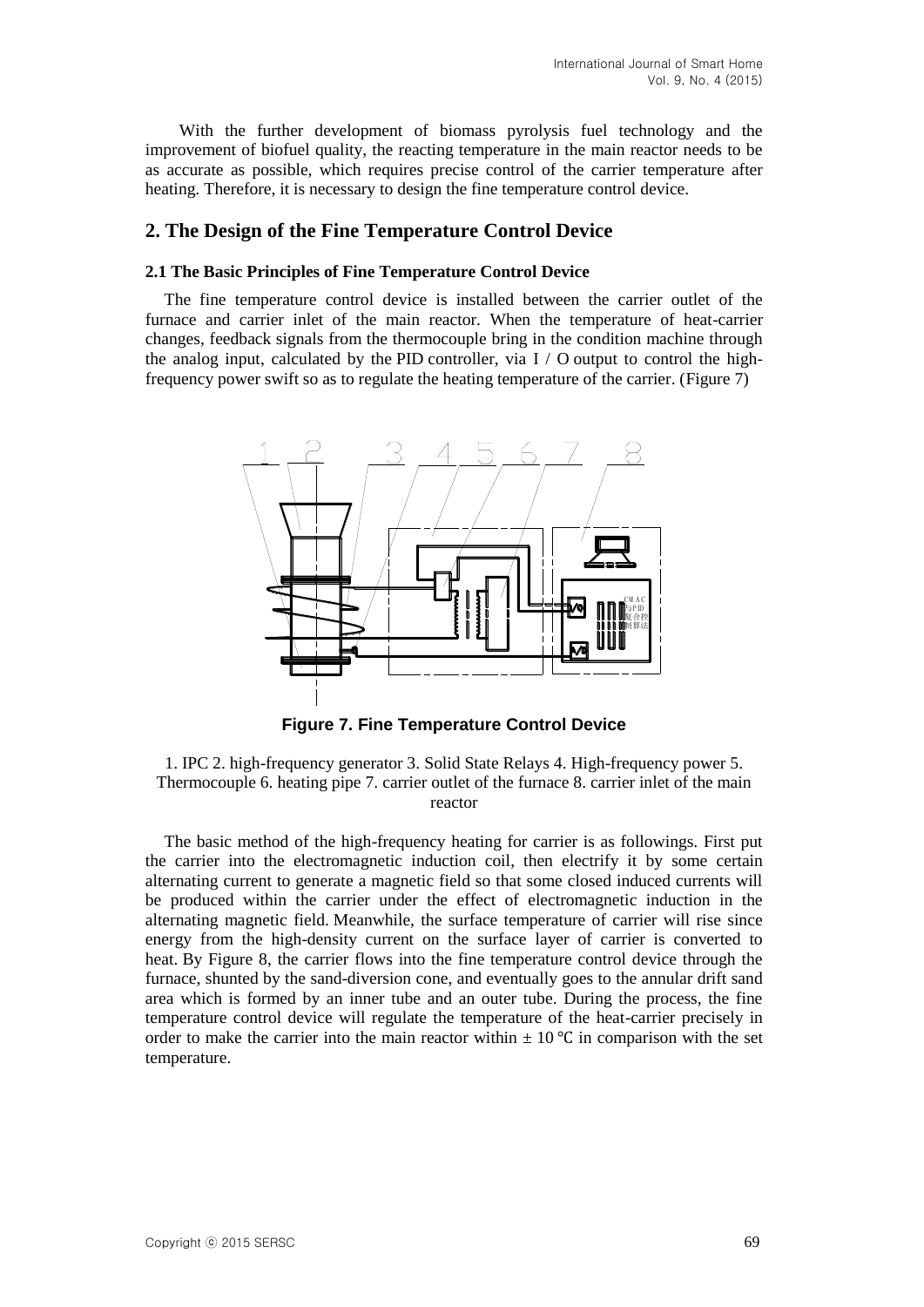

# **Figure 8. Schematic Diagram of the Fine Temperature Control Device**

1. Interface of furnace 2. Inner tube 3 Insulation 4.Carrier 5. Outer tube 6. Flange

### **2. 2 Calculation of the Fine Temperature Control Device Theory**

Known the mixing ratio between the amount of carrier and dry biomass is 1:10. [4] The moisture content of the biomass feedstock is 10%, and the required amount of biomass pyrolysis is 300kg per hour along with the specific heat of carrier as  $1.005J / g$  °C and the density as  $1500 \sim 1700$  kg / m3. According to the cracking experiment for pyrolysis fuel equipments, generally the temperature of carrier from the furnace is only about 540℃. In order to achieve pyrolysis temperature, the needed temperature of carrier is 560  $\degree$  so that the requirement for the amount of heat can be calculated as follows:

 $Q = Cm\Delta t$ 

In the formula,  $Q$ ——the needed quantity of heat for carrier heating, KJ / h;

C——the specific heat capacity of carrier,  $0.24 \text{cal} / g \text{ }^{\circ}\text{C}$ ;

m——the mass of the carrier, g;

 $\Delta t$  ——the temperature difference for carrier heating,  $\degree$ C.

The above shows that the demand for the amount of carrier is  $3x10^4$  kg and the temperature difference is 20 ℃. When leading these numbers into the formula, the result is that Q is 60.48 KJ / h. Since the rate of heat loss during the transfer process is 10%, actually the needed quantity of heat for carrier heating is 66.5 KJ / h.

Since the device is connected to the outlet of the furnace, the outlet  $D_0$  is 60mm according to the design. In order to ensure a carrier flow of 2.144kg / s, the inner tube  $D_1$ should be 50mm. The outer tube  $D_2$  can be calculated by the following formula:

$$
\frac{1}{4} \times \pi \quad (D_2^2 - D_1^2) = \frac{1}{4} \times \pi D_0^2
$$

The result shows that  $D_2$  is 78mm. According to the Mechanical Design Handbook, D<sub>2</sub> can be set up as 83mm, along with the thermal conductivity  $\lambda$  as 0.45  $w/m \cdot k^{5}$ .

According to the "Principles of Chemical Engineering", the relationship between the length of tube and the heat is as follows:

$$
Q = \frac{2\pi \lambda L \Delta t}{Ln \frac{r_1}{r_2}}
$$

In the formula,  $Q$ ——the needed quantity of heat for carrier heating, KJ / h;

 $\Delta t$  ——the temperature difference for carrier heating,  $\mathcal{C}$ .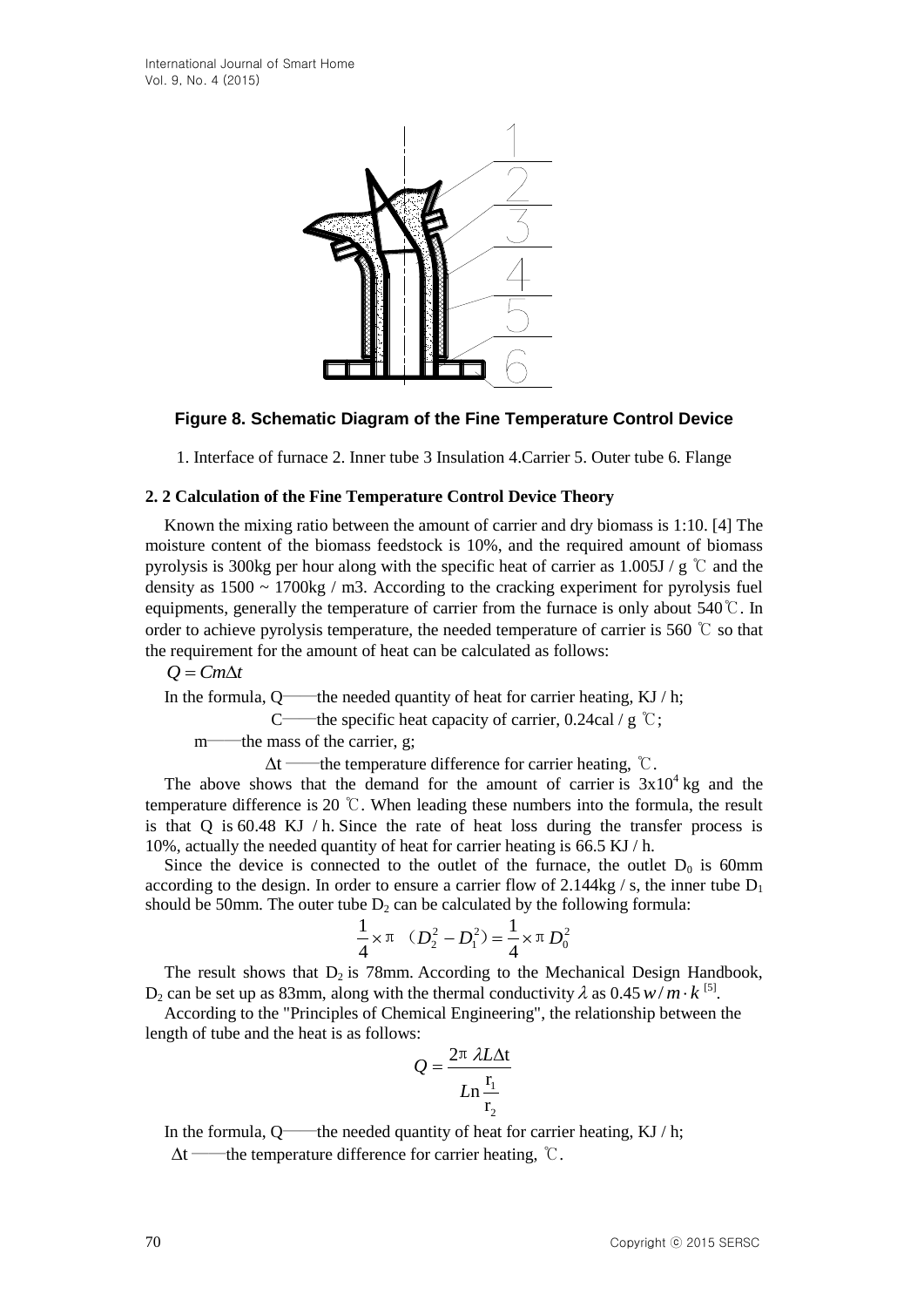$w/m \cdot k$ ;

- L——the length of tube, mm;
- $r_1$ ——the radius of the inner tube, mm;
- $r_2$ ——the radius of the outer tube, mm;

 According to the known data, the result shows that L is 1000 mm. In order to ensure a constant temperature rising, a layer of relatively soft asbestos with mica flakes fixed as outer insulation is added to the outer wall of the tube.

# **3. Summary**

2—the theories of the interesting of the solution of the same of the thermal conductivity,  $(0.45 \text{ w})/m$ ,  $t_1$  ——the radius of the interesting man,<br>  $t_1$  ——the radius of the interesting man, the result shows that L is 1 This paper describes heating technology during the biomass pyrolysis fuel process, which yields a result that almost all kinds of heating methods are hard to ensure the final heating temperature of carrier to reach 560 ℃, as the heating temperature is generally about 540 ℃. Therefore, a fine temperature control device is designed by analyzing its operating principles, structures and theoretical calculation process. Ultimately, the device can control the initial temperature difference within  $\pm 10^{\circ}$ C since the temperature of carrier is increased by 20 ℃.

# **References**

- [1] Sunyongxiang, "Status, Problems and Prospects of Sino-Russian Energy Cooperation", International Outlook, vol. 02, **(2012)**, pp. 48-66.
- [2] C. Jie, "Key Issues and Prospects for the Development of Biomass Gasification Power Generation", Power Construction, vol. 06, **(2009)**, pp. 1-5.
- [3] D. Zhiguo, W. Shuyang and L. Bin, "Experimental Study of Rotating Cone Biomass Pyrolysis Liquefaction Device ", Forestry Machinery & Woodworking Equipment, vol. 04, **(2004)**, pp. 17-19.
- [4] L. Xiangdong, "Research on the Design Theory of Key Device for Fluidized Self-heating Biofuels", Northeast Forestry University, **(2011)**.
- [5] W. Bangchun, "Mechanical Design Handbook 5th Edition", Beijing: Mechanical Industry Press, **(2014)**.

## **Authors**

Fund Project: Central Universities Fundamental Research Funds (2572014CB28)

**Liu Xin**, (1976), female, MA, lecturer, born in Muling City, Heilongjiang Province, research on Intelligent Control, Manufacturing Information Technology and so on.